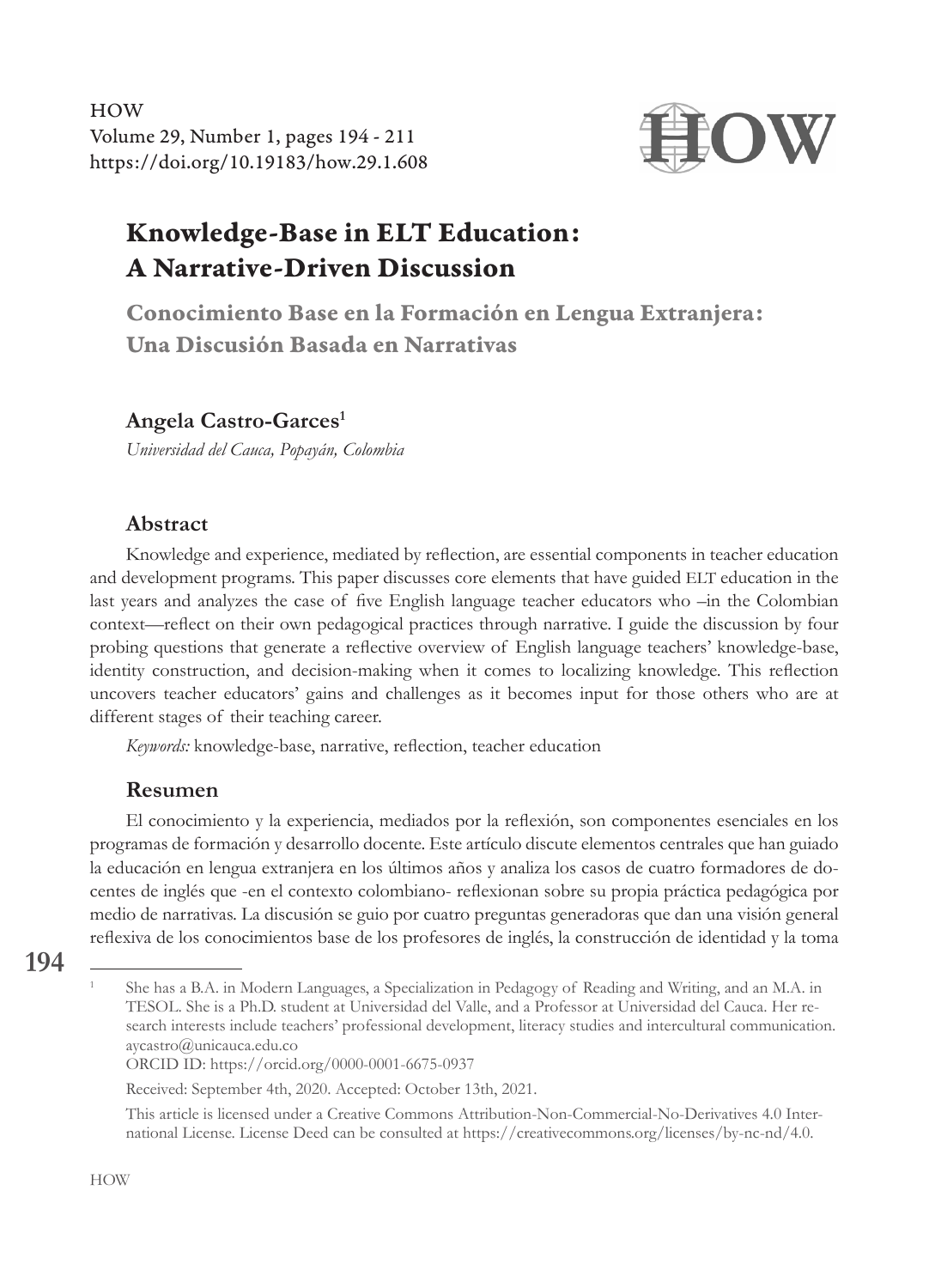de decisiones cuando se trata de localizar el conocimiento. Esta reflexión pone al descubierto logros y desafíos de formadores de docentes y se convierte en un insumo para aquellos que se encuentran en diferentes etapas de su carrera docente.

*Palabras clave:* conocimiento base, narrativas, reflexión, formación docente

# Introduction

Teachers' inquiry and reflection are at the root of teacher education and professional development. No matter how novice or expert teachers seem to be, there is always a need for reflecting on our teaching practices. Having a strong theoretical basis, although essential, is never enough for teaching that is inclusive and "context-bound" (Kumaravadivelu, 2001); teaching that comes from the needs of learners and that is informed by teachers' understanding of local realities. Language teaching, mediated by reflection, provides pedagogical resources for teachers' empowerment and enactment that will help improve their practices.

In this sense, I strongly believe in the "transformative power of narrative" (Johnson & Golombek, 2011) as a means to refine and be more engaged with the teaching profession. The need for inquiry and the richness of telling teachers' stories are a possibility that could be granted to them through study groups and teacher development programs, which take place over long periods with the purpose of acknowledging their roles and recognizing their contexts. Johnson and Golombek (2011) identify the role of narrative in reflective teaching, teacher inquiry, and the enhancement of teacher professional development, "not by the products of narrative activity, but by the cognitive processes that are ignited as a result of engagement in narrative" (p. 488). They introduce narrative as a possibility for externalizing, verbalizing, and examining teacher cognition. As further support for this premise, the Nigerian writer Chimamanda Adichie (2009) argues that stories matter; they depend on how they are told and who tells them. That is to say, that if stories are told by their authors, based on their own experiences, their reality is more likely to be perceived the way they want it to be, and those stories may, subsequently, have a healing, reflective, or empowering effect. In the same line, Durán, Lastra, and Morales (2013) value the role of retelling personal stories as a possibility for pre-service English teachers to share knowledge and gain experience.

The goal of this paper is to discuss core elements that have guided ELT education in the last years, including terms such as English as a Lingua Franca, English as an International Language, World Englishes (Canagarajah, 2005; Kubanyiova, 2018; Kumaravadivelu, 2012; McKay, 2018; Sifakis, 2007) and the implications for teacher decision-making on global and local issues that influence their practices. I also analyze the case of five Colombian English language teacher educators who reflect on their own pedagogical practices through narratives. They are: Marcela, Carmen, Paul, Ariadna, and Elijah. This reflection is guided by the following four probing questions: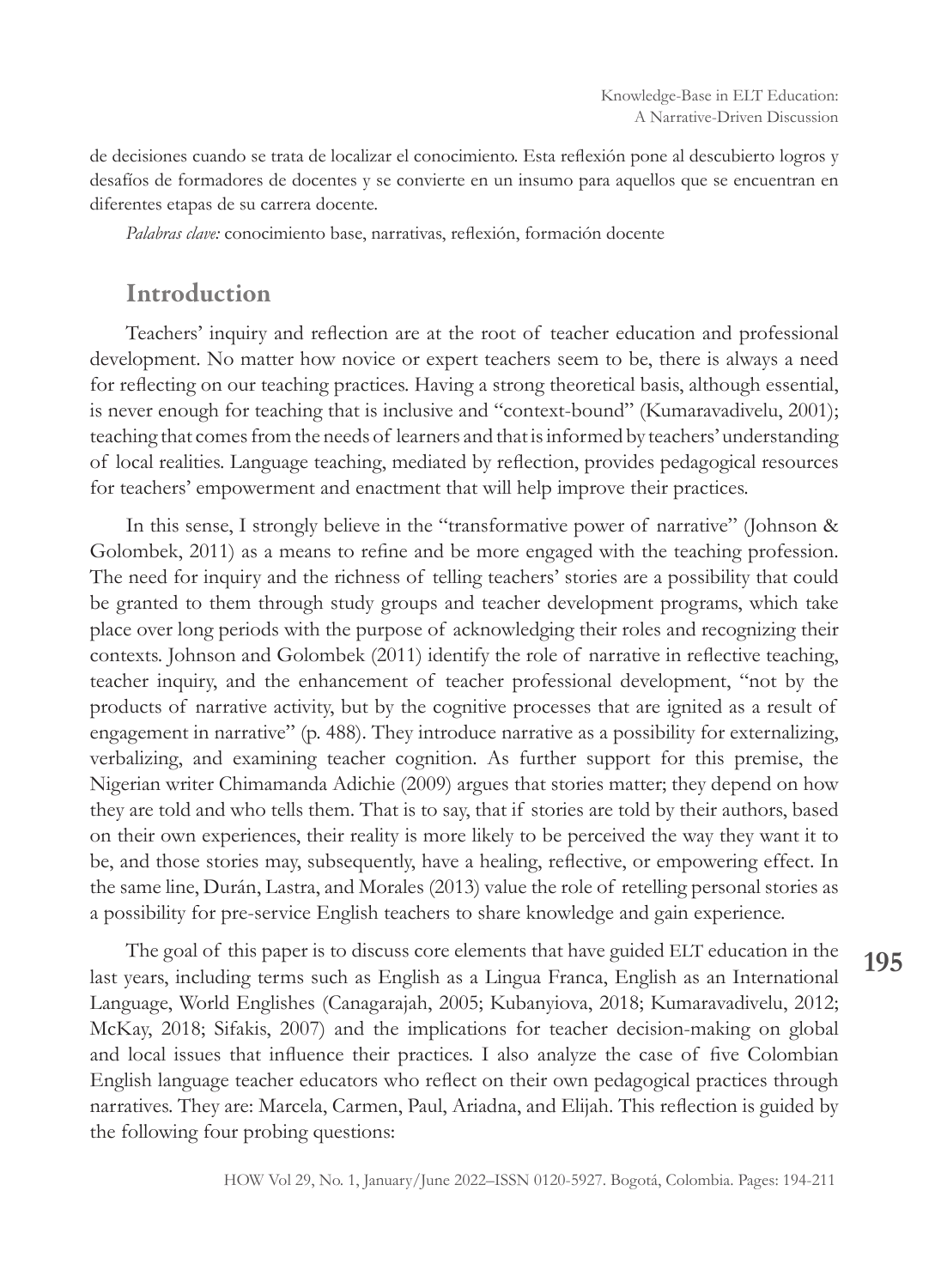- When and how did you become an English teacher?
- How did you develop your teaching identity?
- What knowledge has made you become the kind of teacher you are?
- What are some sociocultural and global issues behind teaching English?

#### **Discussion**

## *When and How Do We Become English Teachers?*

As a teacher educator, I analyze the possibility of helping prospective teachers become reflective practitioners. In doing so, I recall Freeman (2016), who invites us teacher educators to reflect upon the processes we live ever since we plan to be teachers. He introduces the terms *social practice theory* and *situated learning theory* to refer to the ways we approach learning. The first one is closer to the Vygotskian sociocultural theory, which I mostly adhere to, given I find learning to be situated in a specific context. Freeman (2016) introduces the born/ made dichotomy, which may place educators on one edge, either born to be teachers or made through education and experience. As teacher educators, we could wonder if it is possible to have building components of each, supported on Dewey's (1916) thoughts that the born/ made dichotomy blurs how people learn.

Another point of discussion is the background knowledge that we, teacher educators, bring to teaching, gained from our experience as students or from common everyday practices. Background knowledge is an ongoing debate in language teaching when referring to the language skills of teachers, and raises the concern of the value of the native speakers (NS), the definition of who is a legitimate one, and how much they are appreciated in this profession. This is aligned with the born/made dichotomy, which supports the demands that teachers have to fulfill because of their nonnative speaker (NNS) condition, while some others are exonerated because of their NS nature.

**196**

As such, many of us NNS teachers of English claim that we should not be measured based on nativelike abilities, but on how prepared we are to teach the language (Arboleda & Castro, 2012; De Mejía, 2006; Espinosa-Vargas, 2019; Viáfara, 2016). For instance, Espinosa-Vargas (2019) addresses the NS/NNS dichotomy and questions the favoring of the first in the Colombian context. Conversely, Viáfara (2016) explores pre-service teachers' own perceived strengths and limitations based on their NS/NNS conditions for teaching the English language. Not surprisingly, while learning the language, we commonly try to mirror NSs' pronunciation in the attempt to reach a level of proficiency with a target in mind. When that is the case, whom are we imitating? Prospective teachers will rely on teacher educators, while the latter will make decisions based on their own education process and on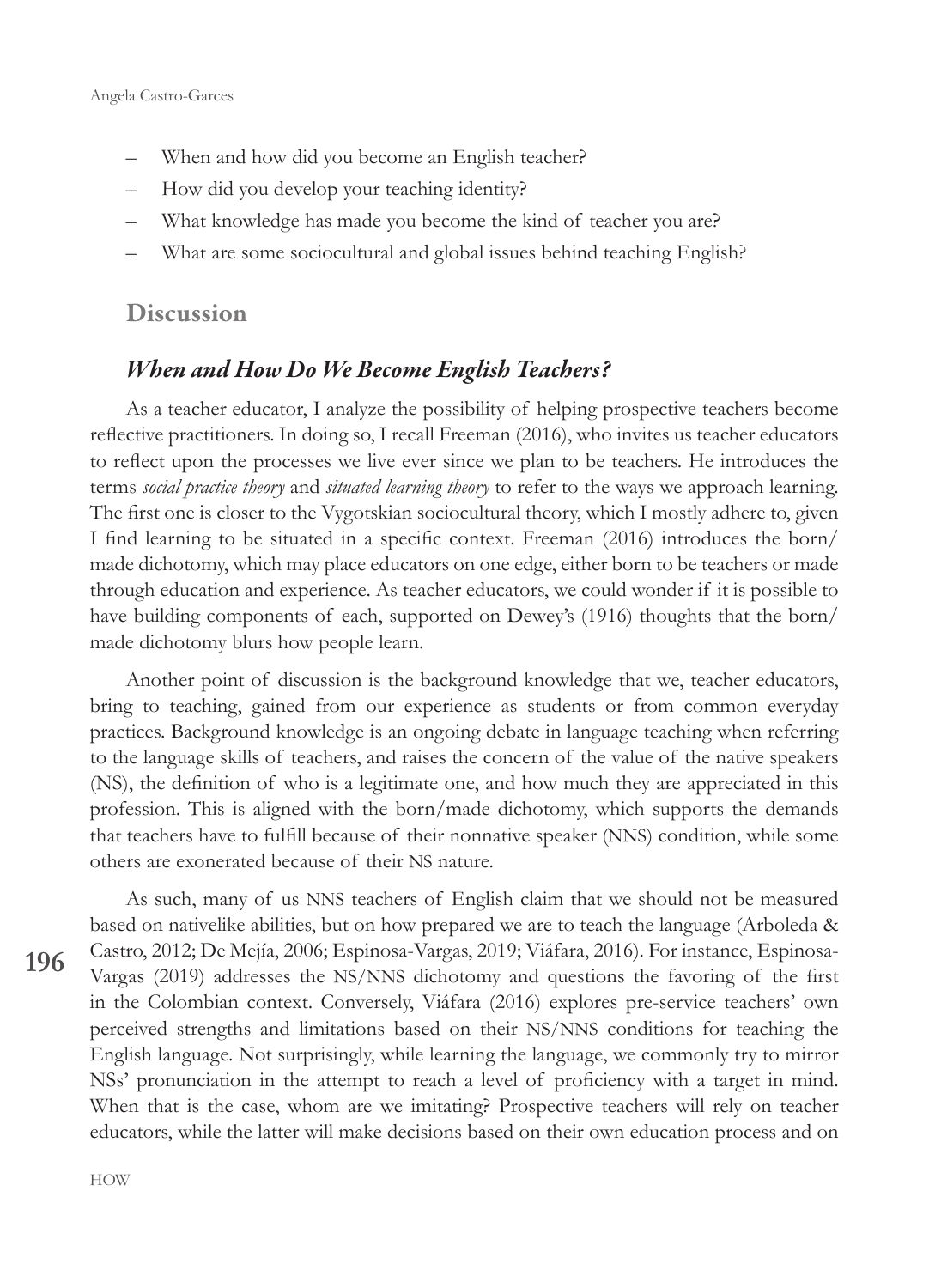the current waves that they have affiliated with after years of experience. Therefore, we need to get academically prepared to face the challenges of education, which imply localizing and contextualizing our teaching practices to make informed decisions that will help level up the NS/NNS conditions, so that other quintessential elements in teacher education programs are similarly valued.

I continue the discussion from the voices of five teacher educators who enrich this reflection through their narratives nurtured by their over 20 years of teaching experience. The five teachers whose cases I present here work for language teacher education programs in Colombia and acknowledge this one as an opportunity to reflect upon and rethink their practices. Following are some excerpts from their stories.

| When and how did you become an English teacher? |                                                                                                                                                                                                                                                                                                                                                                                                                                                                                                                                                                                                                                                                                 |  |
|-------------------------------------------------|---------------------------------------------------------------------------------------------------------------------------------------------------------------------------------------------------------------------------------------------------------------------------------------------------------------------------------------------------------------------------------------------------------------------------------------------------------------------------------------------------------------------------------------------------------------------------------------------------------------------------------------------------------------------------------|--|
| Marcela                                         | I became an English teacher after my international sojourn in 1998. Once I arrived<br>to my city, I applied for teaching positions at two Universities and I got both jobs.                                                                                                                                                                                                                                                                                                                                                                                                                                                                                                     |  |
| Carmen                                          | As a matter of fact, I started teaching English when I was in sixth semester, in<br>1988. I remember that I taught a group of professionals enrolled to extension<br>courses at my university, which was a challenging and enriching experience.<br>Later, in 1991, I graduated from the Modern Languages Program and had the<br>opportunity to work as an English teacher in the same program, which contributed<br>a lot to my professional growth. I think that I didn't become an English teacher<br>once I graduated, but before that, since, for me, this profession derives from the<br>learning experiences and the chances you have to share them with other learners. |  |
| Paul                                            | I think I became an English teacher when I started working at a school after<br>graduating from college. There, I had the entire responsibility of teaching classes<br>and dealing with the matters of a full-time teacher. It was back in 1988.                                                                                                                                                                                                                                                                                                                                                                                                                                |  |
| Ariadna                                         | I become a teacher 21 years ago when I was a university student<br>because in that moment [,] I had the opportunity to get into a<br>classroom. It was in a primary school and this experience was very<br>important because I realized that teaching was my life decision.                                                                                                                                                                                                                                                                                                                                                                                                     |  |
| Elijah                                          | I think I became an English teacher some time before finishing college. At that<br>time, undergraduate students were able to do their teaching practice in some<br>English courses at the university where I studied. So, I decided to take the<br>opportunity and that is how I became an English teacher. Right after I graduated<br>from college, I applied for a job at the same University and fortunately I got<br>it. Since then, I have been teaching at the University for more than 20 years.                                                                                                                                                                         |  |

Marcela and Paul assert that becoming English language teachers came to be once they got teaching jobs. Marcela, for instance, felt that her international sojourn helped her better her language skills, an aspect that recruiters appreciate. Carmen, instead, acknowledges that all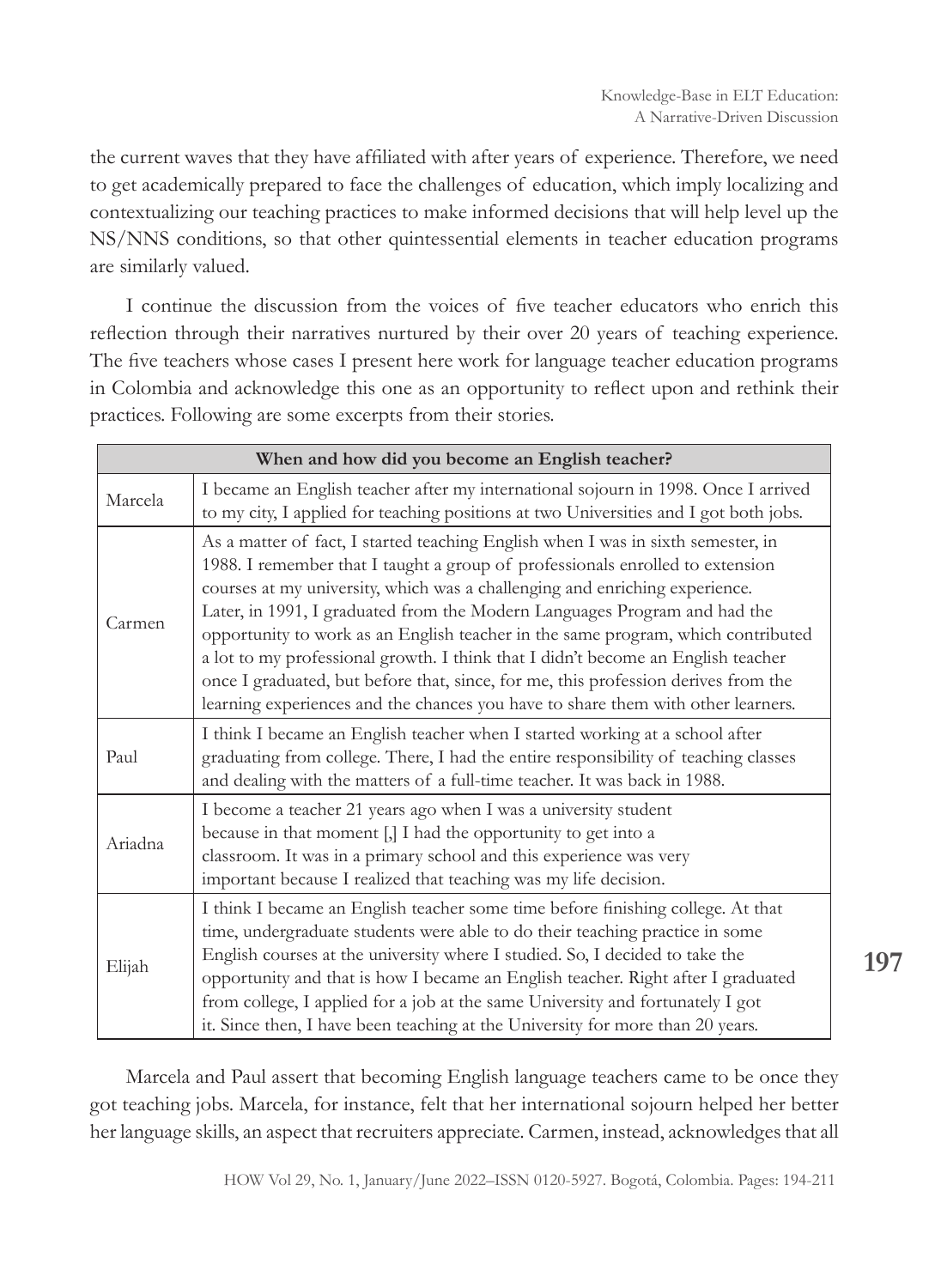the learning experiences she lived during her undergraduate program were part of becoming an English teacher, which means teaching is an ontological constituent of her persona.

Ariadna, like Carmen, had the chance to teach while being an undergraduate student, which was essential for both of them to reassure their career choice. Ariadna affirms that she became a teacher once she entered a classroom, while Carmen also includes her undergraduate education as part of her teaching experience. Elijah is sure that she became an English language teacher during her undergraduate studies and includes her teaching practicum as a relevant part of her education.

In effect, teachers' learning and development, and the context of teachers' learning, are key components in teachers' careers, which is why teachers cannot be detached from our sociocultural realities because no theory is enough to fill that gap (Hammerness, Darling-Hammond, & Bransford, 2005). The path they have walked to become English language teachers has been mediated by their academic and professional experiences and started before graduation; this is a piece of evidence of the important role that teacher educators have and of the relevance of content knowledge and pedagogical practice to shape their teaching careers.

## *How Do We Develop Our Teaching Identity?*

My education as a teacher, the opportunities for professional development, and my teaching practice along the years have helped me develop a teaching identity that illustrates all the experiences lived, and which differs from those of colleagues I have come across. Developing a teacher identity is thus the result of what happens before, during, and after a teacher education program. Nieto (2003) supports this idea as she affirms, "teachers do not leave their values at the door when they enter the classrooms… They bring their entire autobiographies with them: their experiences, identities, values, beliefs, attitudes, hang-ups, biases, wishes, dreams, hopes" (p. 24).

**198** Notwithstanding, Farrell (2015) introduces the terms *a reality check* and *a reality shock* to exemplify how little prepared novice teachers are when they enter the profession and start to build their identity (see also Bonilla & Cruz, 2014; Cruz, 2018). In my view, such identity is related to the nurtured development of teaching that is built at college, which could be positive or negative depending on their experience, the accompaniment they have from colleagues and supervisors, and the rapport they get to build with students. Now, this experience, if positive, can reaffirm their identity and make them more reflective and committed teachers; however, if negative, it might result in teacher attrition, which is a common event along the first five years of teaching.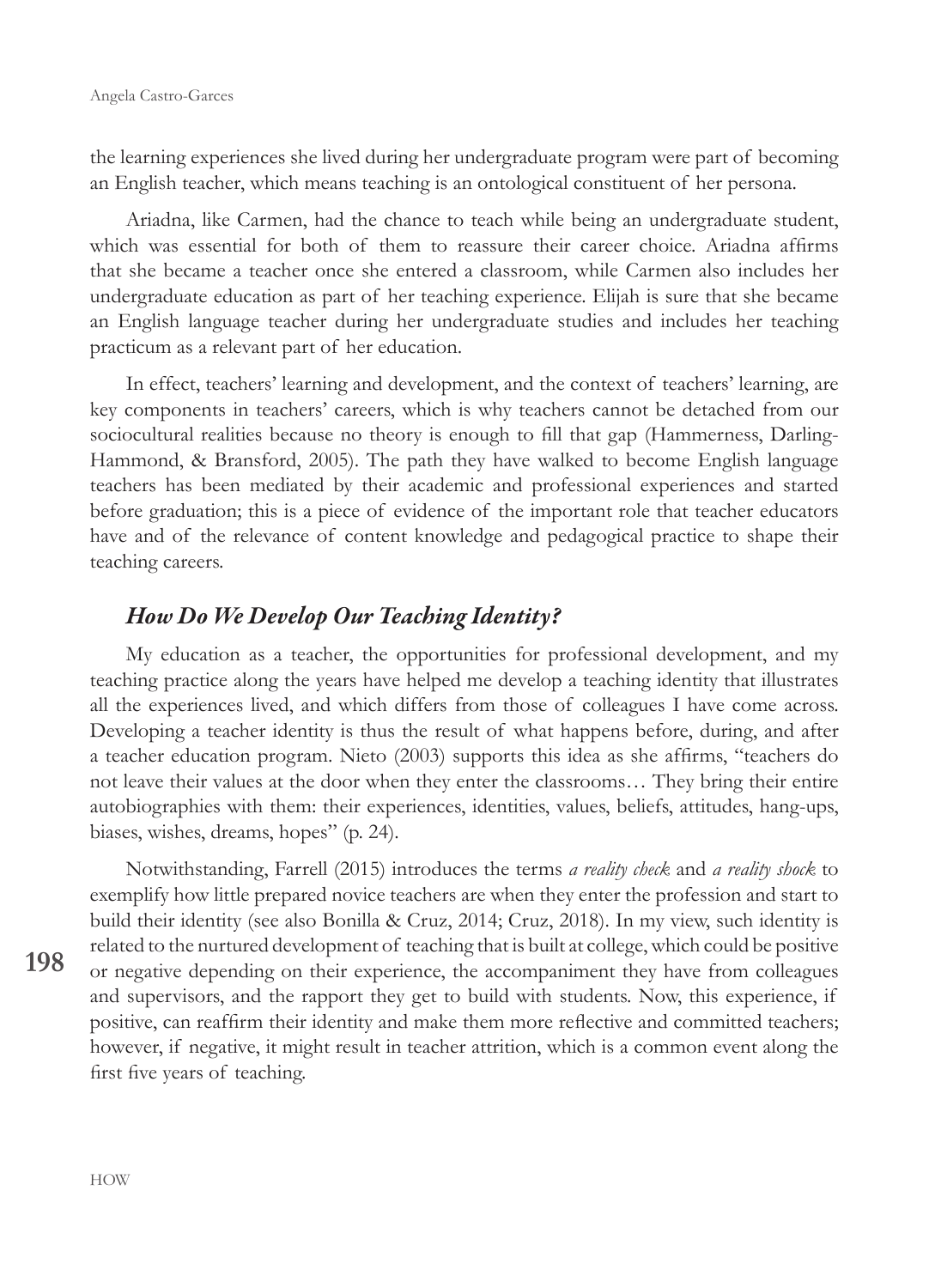Accordingly, Faez and Valeo (2012) establish that the decisions that teacher education programs make about what to teach are pivotal in the preparedness that English language teachers gain, and, thus, in the perception they have about their skills to teach, which will influence their identity construction. Faez and Valeo (2012) state that "teachers' beliefs and perceptions about their teaching skills have a strong impact on their teaching effectiveness" (p. 452). Hence, teaching practices that result in successful experiences help teachers gain confidence and develop their identity.

Farrell (2015) highlights the importance of the novice years of teaching that can be smoothed through "novice-service language teacher education" (p. 12). He proposes programs in which novice teachers have this accompaniment and more preparation in terms of "knowledge, skills, awareness" (p. 6) that better prepare them to successfully face the school setting. Although helpful, it is little likely for universities to develop programs like these, unless they are part of an ongoing research project that allows them to be in contact with alumni. If this was possible, teacher educators could provide opportunities for reflection based on novice teachers' specific experiences, but not necessarily prepare them for pre-established situations, given the contextual discrepancies that exist. There are no magic recipes, therefore, teachers need to be creative and work with what they have at hand, always aware of their teaching context; that is, "particularity, practicality, and possibility" (Kumaravadivelu, 2001, p. 538).

 Accordingly, Kubanyiova (2018) calls for teacher education that makes meaning and thus makes sense. This is a call for reflection in education that prioritizes social work and adaptation to context-specific education, which will indeed be an alternative to help develop teacher identity as it advocates for teachers' voice and action, for the validation of local and contextual knowledge, and for social transformation through teaching. Kubanyiova declares that teachers have traditionally focused on "language structures and culturally responsive language pedagogies", and proposes "a view of language as a meaning making practice situated in specific social encounters, place and times (a sociocultural approach)" (2018, p. 2).

Terms such as reflective practice, critical inquiry, and creativity are part of Kubanyiova's (2018) discourse, as she poses the need of educating language teachers in the age of ambiguity; teachers who experience, first hand, what it is like to live in other languages, "in contexts in which multilingualism might be perceived as a stigma, a sign of privilege, or a genuine opportunity to enter into an open and creative relationship with the Other" (p. 8). That otherness is approached by Kumaravadivelu (2012) while he illustrates the most salient characteristics of modernism and postmodernism in the construction of identity, in which the first one presents identity as bounded and imposed by family and societal rules, while in the latter identity is constructed, fluid, amorphous, and fragmented. Kumaravadivelu (2012) also affirms that globalism is a crucial factor in identity formation because of the shrinking of the world, thanks to communication flow. Colombian scholars have also studied this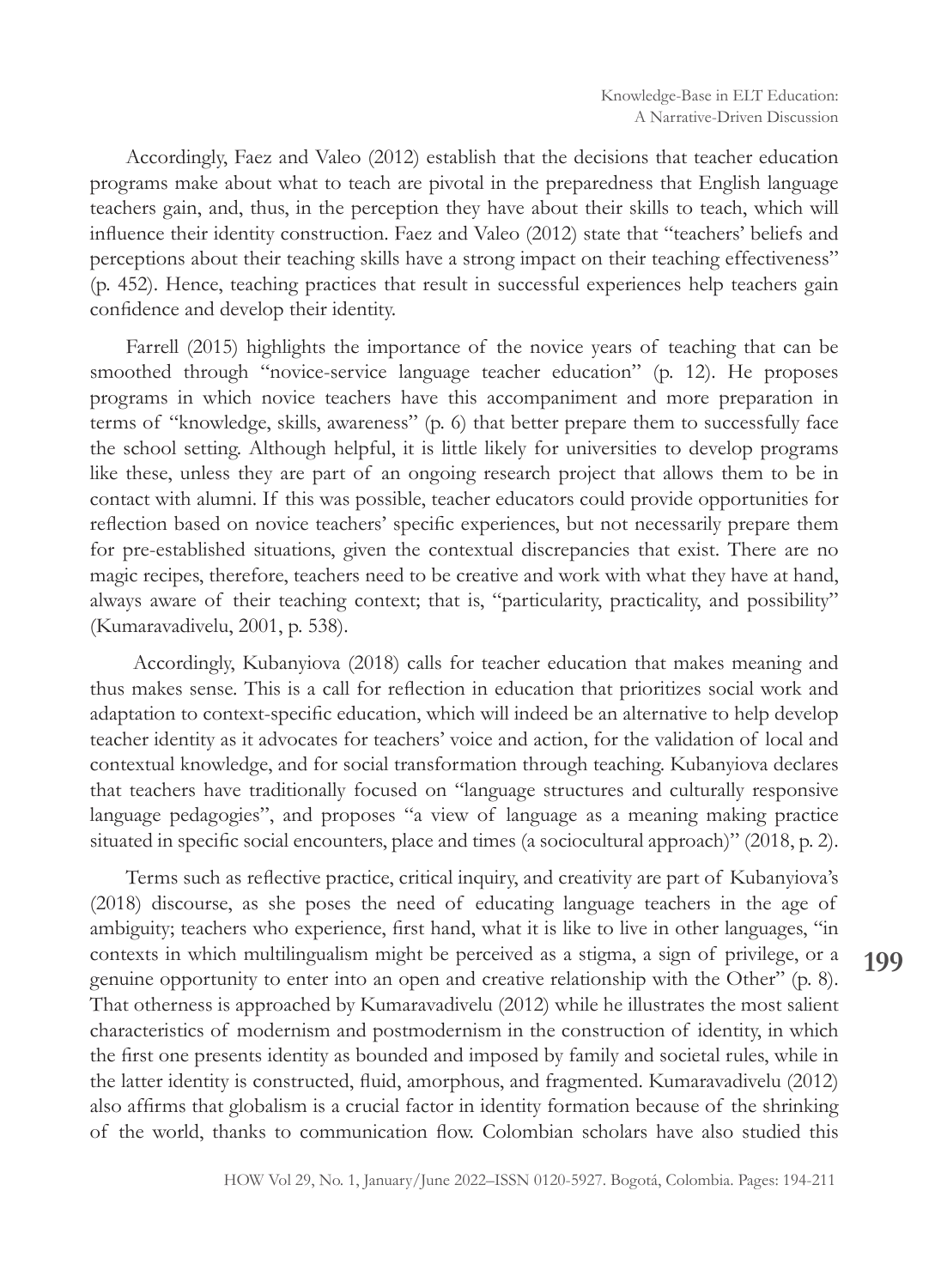topic (for instance, Cruz, 2018; Durán, Lastra, & Morales, 2017). Cruz (2018) explores how teachers' knowledge coming from local experiences in rural Colombian contexts has helped built their identity and value the resources they have at hand.

All of that said, what teacher educators can do as concerns pre-service teachers' identity development is to awaken the need for reflection on their teaching knowledge and action, through the construction of narratives that unveil those experiences. In the following, teachers' voices about teaching identity development are presented.

| How did you develop your teaching identity? |                                                                                                                                                                                                                                                                                                                                                                                                                                                                                                                                                                                                                                                                                                                                  |  |
|---------------------------------------------|----------------------------------------------------------------------------------------------------------------------------------------------------------------------------------------------------------------------------------------------------------------------------------------------------------------------------------------------------------------------------------------------------------------------------------------------------------------------------------------------------------------------------------------------------------------------------------------------------------------------------------------------------------------------------------------------------------------------------------|--|
| Marcela                                     | When I enrolled in modern languages, the curriculum was new and my classmates<br>and I were the first to register in that undergraduate program. Unfortunately,<br>the new program did not have a strong pedagogical component, which made<br>me have a hard time once I started teaching. I always felt that I needed to<br>learn a lot more to do my job well. The little knowledge I have so far has been<br>learned from practice, from studying different English methodology books,<br>from other colleagues' experience, from training courses and from teaching.                                                                                                                                                         |  |
| Carmen                                      | I believe I was predestined to be a teacher. I've had many experiences during my life<br>and for sure, I've forgotten many of them. However, I must say there is something I<br>haven't been able to forget doing: teaching my first lesson, not an English one, though,<br>when I was five years old. I can still remember teaching some small girls of my age,<br>how to read in Spanish. I had learned to do it from my mom who wasn't a teacher but<br>had a "how to help someone learn vocation." Also [,] when I happened to explain a<br>topic to my classmates at school or university, I really liked doing it. Being a teacher is<br>something I enjoy a lot no matter how many times I can't achieve my expectations. |  |
| Paul                                        | It all started when I was in my first teaching practicum in a high school that<br>was full of conflicts and violence and although young, I had to assume my<br>identity as a teacher and convince my students that literature was something<br>important for their lives. Then, little by little, I started adding some elements<br>and developing my professional identity. The places I have taught and<br>the students I have had, had made me the kind of teacher I am.                                                                                                                                                                                                                                                      |  |
| Ariadna                                     | I consider that it happens every single time when interacting with<br>my students, in groups or individually. The way I like to share my<br>learning experiences and to respect their voices, cultural backgrounds<br>and likes, allow me to integrate them into my teaching plan.                                                                                                                                                                                                                                                                                                                                                                                                                                               |  |
| Elijah                                      | I believe I have developed my teaching identity throughout my life working<br>experience. As time has passed, I have changed my teaching style, I mean every<br>time I have had the opportunity to teach, I have learned a lot of things that have<br>molded my identity. Right now, I can say I have really felt the passion for teaching<br>English. Every time I enter a classroom, I learn something new from students and<br>the class itself. These things have made think about what teaching really means.                                                                                                                                                                                                               |  |

**200**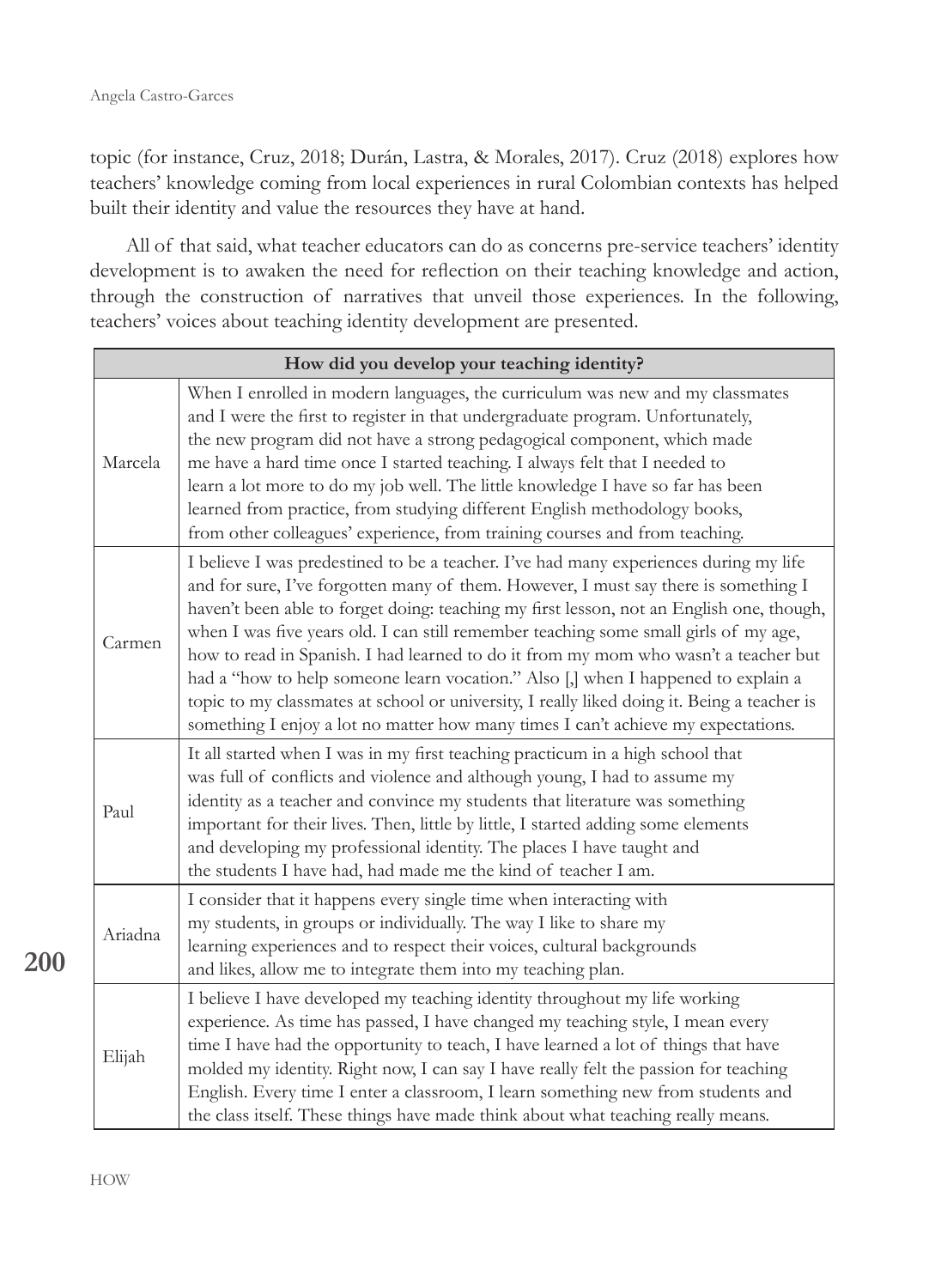Marcela started to develop her teaching identity once she began teaching, while Paul feels that it started while he was in his teaching practicum because of the roles he had to assume as a teacher to help students change their attitudes. Carmen, predestined to be a teacher, has a born (Freeman, 2016) identity that has been nurtured during her whole life through education and experience. Ariadna's interaction with her students has contributed to her cultural understanding of difference; while Elijah reassures her identity through the passion, she feels that she enters the classroom every day.

In fact, these teachers' identity construction has been an ongoing journey that has included moments of teacher education, development, and practice. For instance, they express the need for inquiry and reflection to adapt their teaching practices. This 'adaptive expertise' in terms of Hammerness, Darling-Hammond, and Bransford (2005) "provides an appropriate gold standard for becoming a professional" (p. 360). Accordingly, Faez and Valeo (2012) advise on the need to build a critical frame that prepares us to face reality.

Hence, remembering that the development of knowledge, skills, and attitudes surpasses pre-service education programs, teachers come to value the benefits of experience in teaching by proposing innovation even in situations in which frameworks and policies suggest the opposite. As such, Hammerness, Darling-Hammond and Bransford (2005) state, "over time, teachers progress from learning the basic elements of the task to be performed and accumulating knowledge about learning, teaching, and students to making conscious decisions about what they are going to do" (p. 380). That is, teachers construct their identity "actively on an on-going basis" (Kumaravadivelu, 2012, p. 10).

### *What Knowledge Makes Us Become the Kind of Teachers We Are?*

The changing times and the advance of technology, which have resulted in the shrinking of the world in terms of communication and access to information, have surely affected how teachers gain knowledge and how they put it into practice. English language teachers have opportunities to learn the language outside the classroom, even if they do not go to an English- speaking country. Although there are no pre-established curricula, there are certain minimums that English language teachers are to know in order to succeed. Several authors have suggested those minimum requirements in the last three decades, as Álvarez Valencia (2009), Fandiño (2013), Freeman (2018), and Shulman (1987). To mention some, Shulman (1987), who pioneered in the area, argues that content knowledge, general pedagogical knowledge, curriculum knowledge, and pedagogical content knowledge are essential elements that teachers need to know. More recently, Freeman (2018) proposes the need to go from work-driven to field-driven knowledge, and to analyze content, teachers, learners, pedagogy, and teacher education. Furthermore, Johnson and Golombek (2018) emphasize what teacher educators do and say, and the reasoning behind that, as key elements in teacher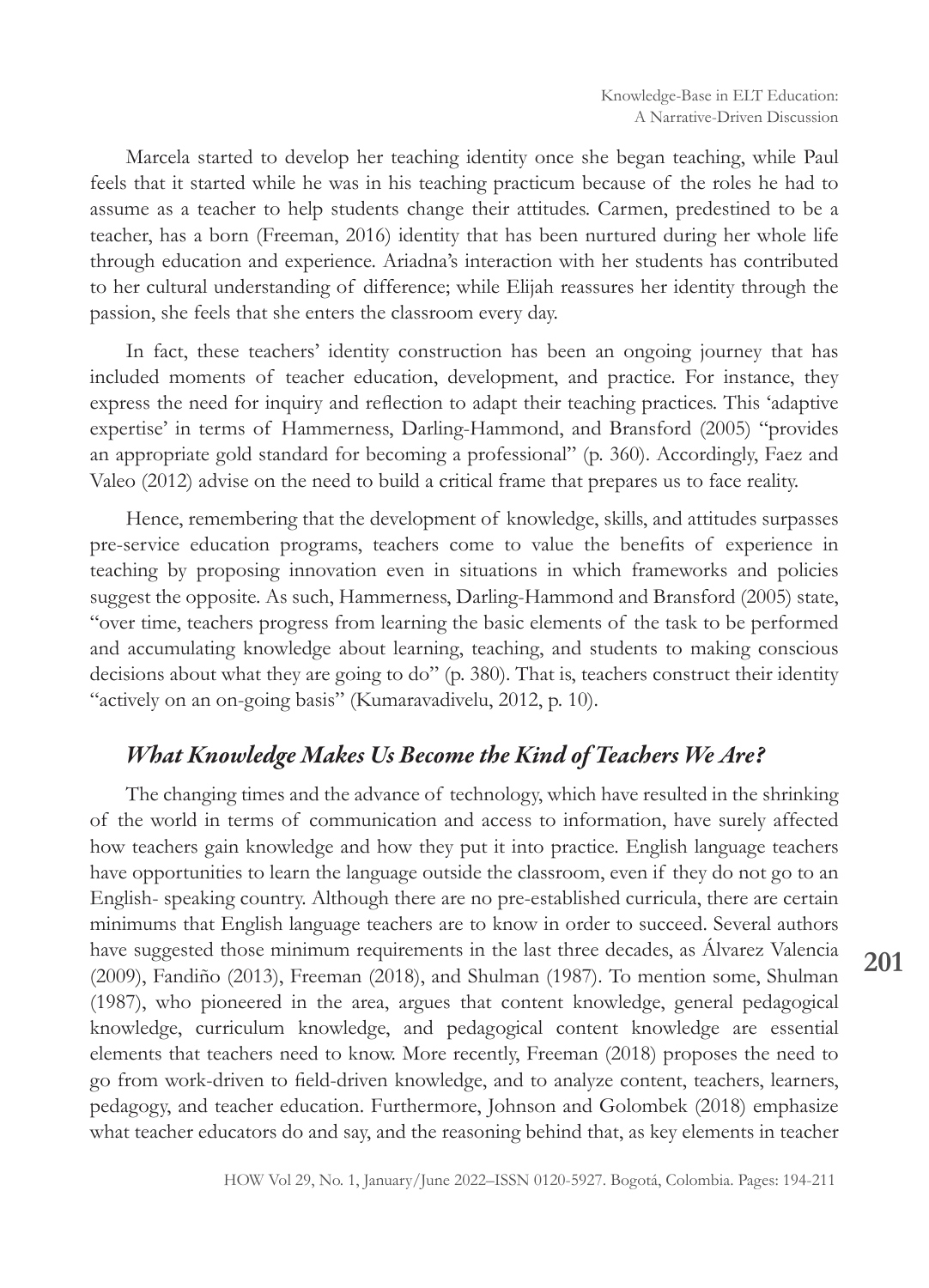education. After analyzing several proposals of what teachers should know, Fandiño (2013) suggests that "efforts should be made to conceptualize what Colombian language teachers need to know about teaching and learning, and how their knowledge, beliefs, and attitudes inform their practices" (p. 84).

Common to the proposals presented above is the establishment of linguistic, content, and pedagogical knowledge at the core of teacher education programs. More recently the inclusion of technology, context-based teaching, and agency have been included, which reflect the dynamics of changing times where globalization breaks boundaries, but the need to value local realities remains essential.

Accordingly, Farrell (2015) contends that novice teachers face a very different world once they graduate. Notwithstanding, in my context, the teaching practicum is an opportunity for pre-service teachers to start facing that reality, not to mention that many students have gotten teaching jobs by the time they have reached the fourth year of their undergraduate program. This means that the knowledge that teachers need is not contested once they graduate, but way before. We as teacher educators can therefore start reflecting with last year pre-service teachers on those realities that they are facing regarding knowledge and preparedness in all the domains that the profession requires.

Shulman's (1987) proposal is a good counterpart for Freeman's (2018), and Johnson and Golombek's (2018) proposal because while the last two present a current view of English language teaching that contrasts with the past decades, Shulman's reflects on how knowledgebased teaching was conceived before, with a projection to the future. The first call that I take from Shulman is the reflection he engages in on not ignoring teaching in the past, which is a counterargument to Freeman's (2018) proposition of unlearning previous knowledge to gain new knowledge. Indeed, it is essential to take the past as the basis to build on the future.

Standardization and complying with policies are at the root of educational reforms, and this is a fact upon which Shulman (1987) remarks. Shulman does not question educational reform, but attempts at proposing an analysis of knowledge and the sources of that knowledge that teachers need to have to meet the standards that such reform requires, including basic skills that teachers need to develop, such as content knowledge, pedagogical skills, curriculum knowledge, and knowledge of goals, learners, and educational contexts.

**202**

Shulman (1987) highlights the importance of *pedagogical content knowledge*, which is a phrase he has been famous for because it gives teachers the ability to put knowledge at the level of the student, since, as he introduces it, "the teacher can transform understanding, performance skills, or desired attitudes or values into pedagogical representations and actions… Teaching necessarily begins with a teacher's understanding of what is to be learned and how it is to be taught" (p. 7). He acknowledges, however, that individual differences and achievements that teachers gain can neither be taught nor measured.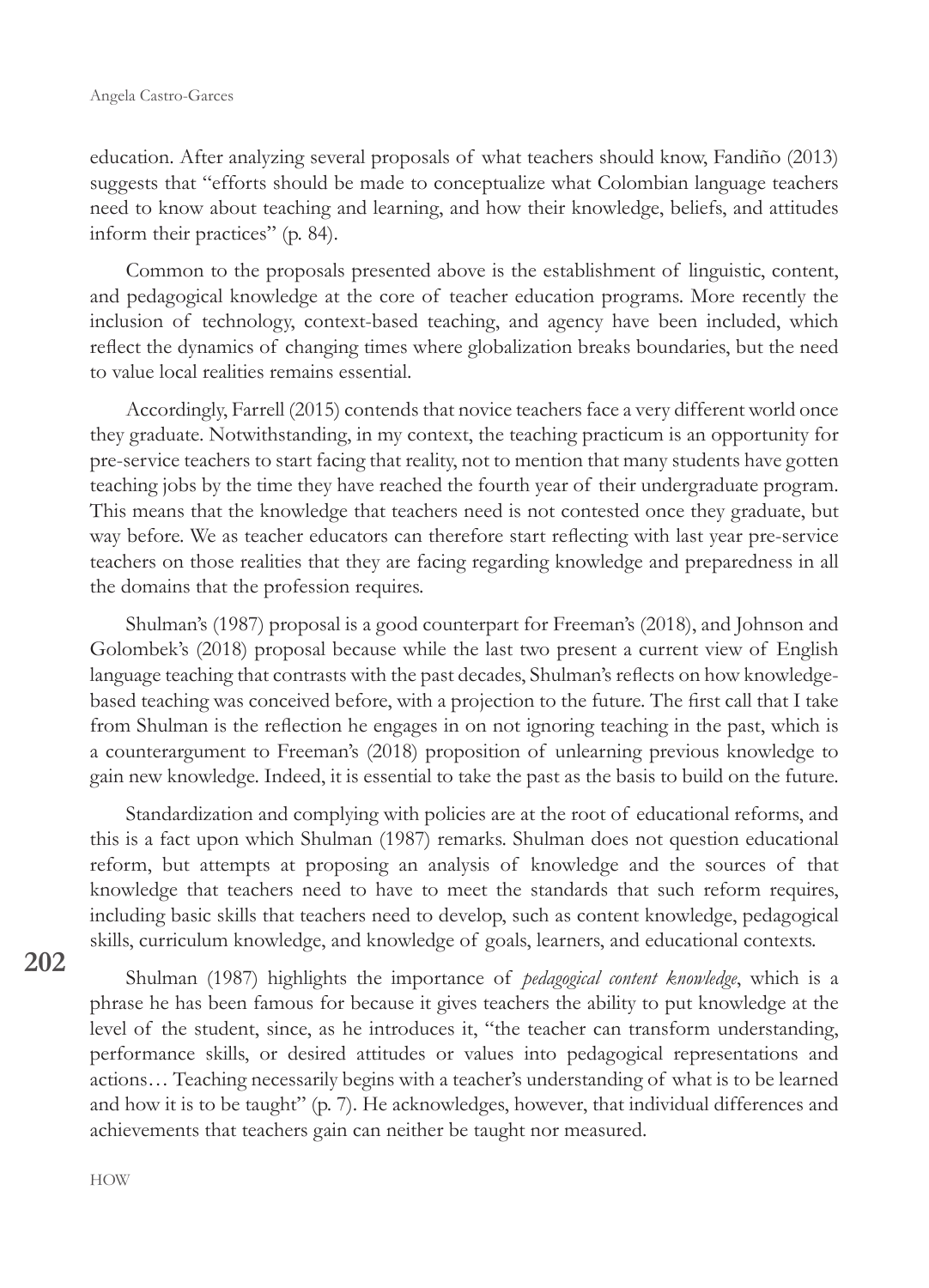Shulman's (1987) research, compared to more current studies, also includes basic elements such as reflective practice that are essential for teachers to develop. Furthermore, he presents a "model for pedagogical reasoning and action" (p. 15), which fosters new comprehensions and creativity. Shulman's pedagogical knowledge process proves how once teachers are able to understand, analyze, and adapt their teaching, they can innovate and evaluate their practices. Although he favors reforms for the professionalization of the teaching profession, he also asserts, "we have an obligation to raise standards in the interests of improvement and reform, but we must avoid the creation of rigid orthodoxies. We must achieve standards without standardization" (p. 20). Additionally, Johnson and Golombek (2018) present a solid proposal to transform language teacher education (LTE) pedagogy, after reflecting on the where, why, how, and what of teachers. They provide a state of the art on knowledge-base of LTE and attempt to mediate among the various contexts and sociocultural backgrounds of teachers from a Vygotskian perspective.

Due to the fact that most research focusing on teachers has not explored the pivotal role of teacher educators, Johnson and Golombek now study "what teacher educators do and say" (2018, p. 2). They assert that "today, LTE programs are in a vast array of sociocultural, educational, economic, and political contexts and these contexts matter" (p. 2). This means that as teacher educators, we cannot detach ourselves from the sociocultural contexts that surround pre-service teachers, nor from the potential realities that they will face once do they join the work force. On the other hand, I identify with their view of engaging in a self-inquiry dimension through teacher narrative because reflecting and narrating what teachers are experiencing in the classroom might bring alternative and creative solutions to everyday issues.

On the other hand, Freeman's (2018) ideas of knowledge-base in language teacher education conceive how different terms in language teaching have changed in the last decades, thanks to the development English teaching has undergone and on the focus from learners to contents. The revisiting of terms is the result of the expansion of the inner circles (Freeman, 2018) that have mandated what is to be taught and how. Favoring centralism, eurocentrism, native-speakerism, and whiteness has decayed in the last years, as the English teaching community worldwide has expanded its views thanks to advocates coming from more peripheral (Canagarajah, 2005, Kumaravadivelu, 2012, 2016) origins. This has expanded teachers' knowledge and views of content to welcome sociocultural language teaching. In this way, peripheral users of the language have, little by little, gained space in the language-teaching field, promoted the development of policies, and designed curriculum that is inclusive of local practices.

Concerning local knowledge, Freeman (2018) mentions the tension between globalization and local practices. He asserts, "questions about what it means to teach 'well' are often caught in tensions between global definitions of ELT professionalism and the day-to-day practices of ELT which are profoundly local" (p. 6). I ponder that those tensions should be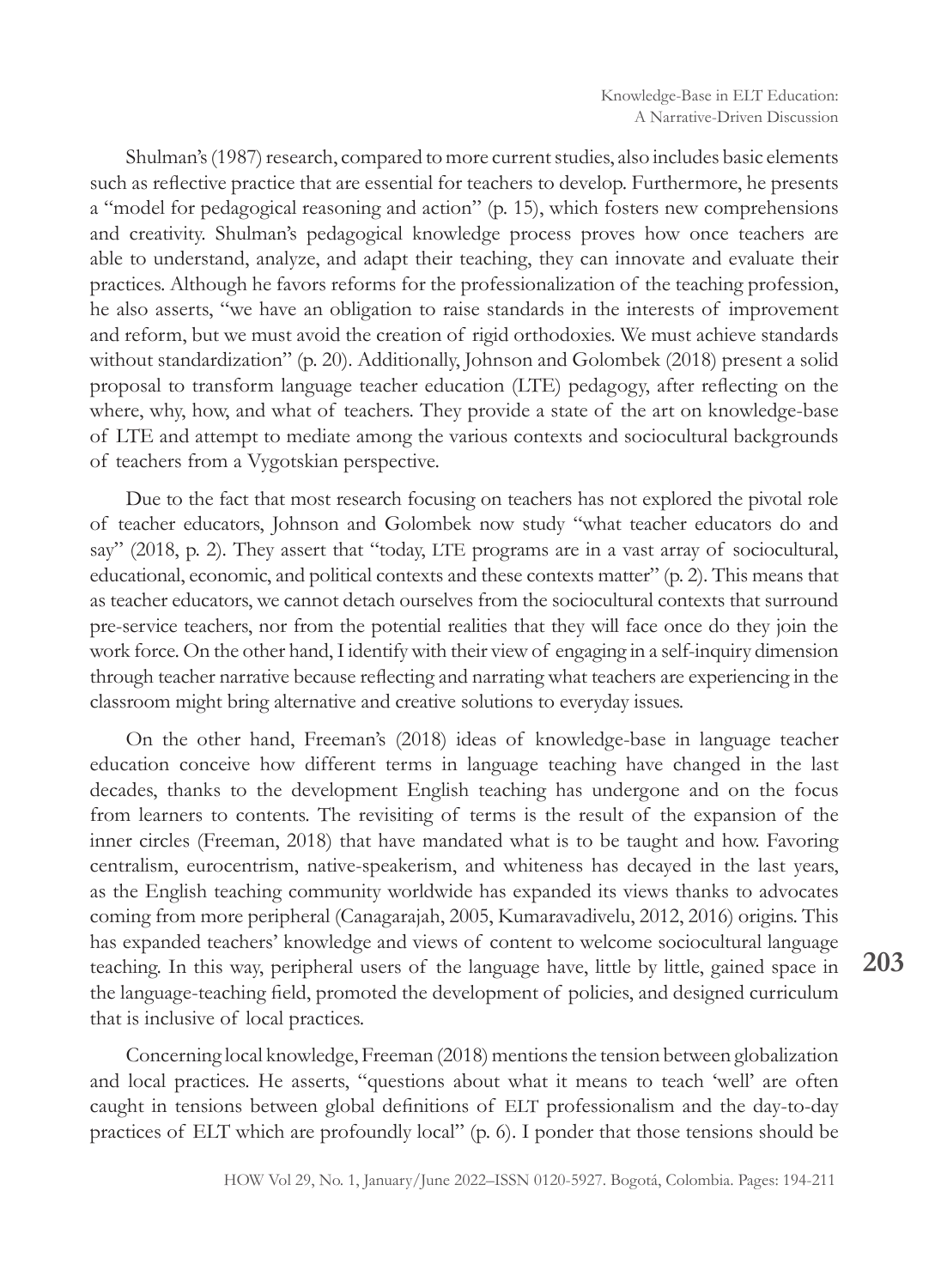negotiated among the stakeholders to have a balance between what is needed for students to become global citizens and the inclusion of local knowledge to reinforce identity; that is, the relation between new learning with their own cultural practices.

It is remarkable how Freeman (2018) presents the two-folded relationship of central and peripheral teachers because the first learn from diversity in their classrooms while preparing NNS teachers, and the latter provide innovative teaching practices where the local is present through translanguaging and developing intercultural understandings. This is a good way of acknowledging what NS and NNS teachers do for developing the profession. Perceptions about who teaches have changed, giving way to more NNS teachers who have been able to position themselves in the field. The above discussion is well evident in publications produced by Colombian scholars (as in Álvarez Valencia, 2009; Arboleda & Castro, 2012; Fandiño, 2013; Viáfara, 2016) who, with a global view, have explored local English teaching practices, teachers' perceptions about what to teach and how to teach it, as well as their concerns when dealing with their language skills and pedagogical knowledge. As an example, Álvarez Valencia (2009) explores Colombian teachers' knowledge base and perceptions, which, as he posits, goes beyond formal knowledge to permeate context and experiences. Similarly, Arboleda and Castro (2012) exhibit teachers' and students' ideas behind a nativelike accent. The discussion that follows, based on participants' perceptions, better exemplifies this issue.

|         | What knowledge has made you become the kind of teacher you are?                                                                                                                                                                                                                                                                                                                                                                                                                                                                                                                                                                                                                                                                                                                                                 |
|---------|-----------------------------------------------------------------------------------------------------------------------------------------------------------------------------------------------------------------------------------------------------------------------------------------------------------------------------------------------------------------------------------------------------------------------------------------------------------------------------------------------------------------------------------------------------------------------------------------------------------------------------------------------------------------------------------------------------------------------------------------------------------------------------------------------------------------|
| Marcela | I could not speak of a specific type of knowledge; I would say that there are many<br>things at stake: Experience (trial and error), some aspects we internalize from different<br>training courses, sharing experiences with other colleagues around a cup coffee or<br>in more formal places like university. In addition, other aspects that I consider are<br>part of this process are the attitudes and qualities that one has as a teacher: having<br>an open attitude to be in constant learning and implement new strategies, discipline,<br>responsibility, and commitment to work. Develop emotional intelligence that I<br>think is an essential aspect of our teaching work. In short, knowledge is not easy<br>to measure or describe and even less when it is related to the future of a teacher. |
| Carmen  | First of all, my own language learning and my understanding of how students<br>learn more effectively and meaningfully. I believe that effective teaching is<br>built upon learning; that is, how students learn determines teaching.<br>Second, knowing the power I have to influence my students to be<br>better people and to realize that languages like English can help<br>us broaden our horizon and our vision of a better society.<br>Finally, taking pride of being an English teacher makes me feel at<br>ease and motivated to go ahead helping students learn.                                                                                                                                                                                                                                     |

**204**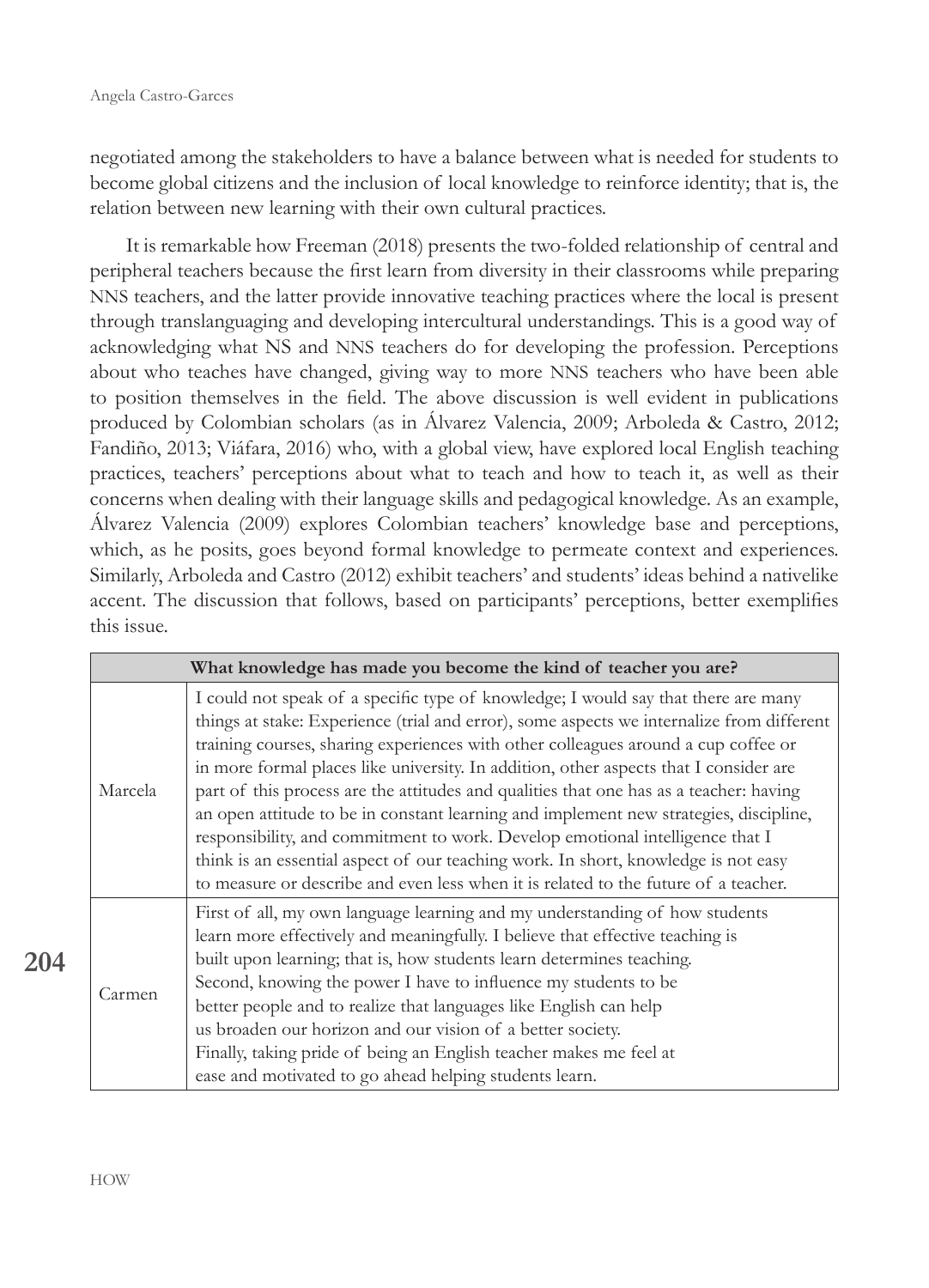| Paul    | The knowledge about linguistics, discourse analysis, and language teaching that I<br>got in graduate school. The knowledge of the context where I teach allows me<br>to understand the nature of the institution and the environment where I work. |
|---------|----------------------------------------------------------------------------------------------------------------------------------------------------------------------------------------------------------------------------------------------------|
| Ariadna | Every day I try to improve as a person, as a teacher, etc., I know<br>that knowledge isn't a static process so I have to study every<br>single day and try to be closer to this century students.                                                  |
| Elijah  | I could say the knowledge I learned when I studied in college and from my<br>postgraduate studies have contributed to my professional growth. Besides, I have<br>been fond of technology, so I have taken advantage of ICT to update myself.       |

Marcela cannot describe specific knowledge, but she asserts that becoming a teacher is made up of several experiences that help construct that knowledge along the years. Paul is clear in affirming the relevance that specific content knowledge and context have in language teaching. Carmen affirms that the knowledge of the language, the know-how of teaching and the passion for this profession are key elements that make teachers the kind of educators they are. Ariadna learns every day from her students and her practice, always acknowledging the shifting sands that she is to encounter in the classroom. Elijah values the knowledge gained during her academic career and the use of technology for language learning, which have helped her grow professionally.

The way we as teachers conceive and use knowledge highly depends on the moment we are living in our profession. In this line of thought, Hammerness, Darling-Hammond, and Bransford (2005) introduce "knowledge for practice, in practice, and of practice" (p. 382), which is to be taken as a continuum because one practice cannot end where the next one starts. As novice, advanced, or expert teachers (if we ever get to be), we are always acquiring knowledge that we put into practice straightaway, and as we gain knowledge of practice, we understand the need to gain more knowledge to experience a better practice. Therefore, as long as we are reflective practitioners this learning-development process never stops.

# *What Are Some Sociocultural and Global Issues Behind Teaching English?*

Kumaravadivelu (2012), as an advocate for language teachers from the outer and expanding circles, and of decolonial practices in language teaching, introduces enlightening ideas towards language learner's identity construction as regards globalization. His notion of agency and the breaking with Eurocentric traditions to embrace context-based language teaching that is rooted in the particularities of its beneficiaries is at the base of its discussion. He presents language classes as a space of complex identity formation and advises of the need to "break dependency from Western-oriented, centered-based knowledge systems that **205**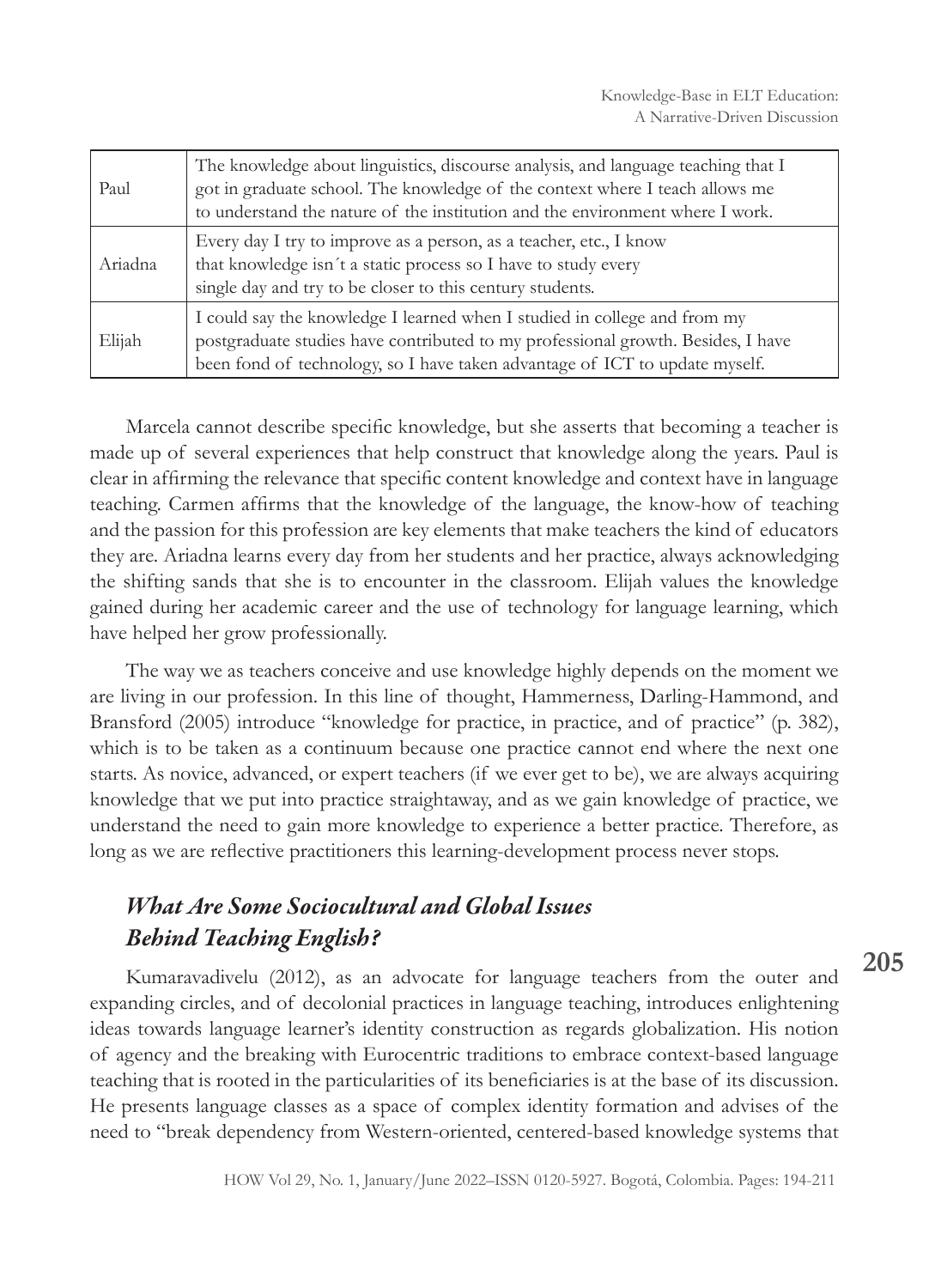carry an indelible colonial coloration" (p. 14). He, citing Foucault, proposes an epistemic break, "a postmodern concept of self-identity; a reorganization of knowledge systems" (p. 14).

That epistemic break in English as an International Language is the breaking with the idolatry of the "NS and the NS competence" (p. 15). He then asserts "a meaningful break from this epistemic dependency if we are serious about sanitizing our discipline from its corrosive effect and sensitizing the field to the demands of globalism and its impact on identity formation" (p. 15). To this, I would add that this is an extreme assertion because, although as peripheral English teachers, or as explained by Canagarajah (2005), we, those teachers from the outer circles, need to develop agency; we cannot deny the value of those who use the language on a daily basis for real-life purposes. Scholars in the Colombian context are also aware of the need to propose English language teaching practices that are grounded in local awareness, and have thus explored possibilities for developing sociocultural consciousness, critical interculturality, and cultural agency (see Bautista Pérez, 2017; Bonilla & Cruz, 2014; Calle Díaz, 2017; Granados Beltrán, 2016; Ramos Holguín et al., 2012; Viáfara & Ariza, 2015). In this line, Ramos Holguín et al. (2012) encourage students' intercultural understanding in a rural school by including their context in the lessons to acknowledge the differences that exist between rural and urban education. These authors altogether promote spaces where language learning involves the acknowledging of multiple forms of communication and the inclusion of learners' experiences and sociocultural backgrounds.

McKay (2018) also addresses topics of current concern for language educators. She points out at the difference among World Englishes (WE), English as a Lingua Franca (ELF), and English as an International Language (EIL), which although all may seem alike, have differences as to how they are conceived and their implications for users and teachers. She points out the tension that exists among the varieties of English used nowadays, who uses them, and how they are used, under what pragmatic, and sociocultural experiences. Linguistically speaking, Kachru (1983, as cited in McKay, 2018) argues, "Englishes cannot be judged by the norms of English in Inner Circle countries. Rather, the form and function of new Englishes must be considered according to the context of situation which is appropriate to the variety, its uses, and users" (p. 4). However, one must bear in mind that there are minimum requirements necessary for Englishes to be mutually intelligible, otherwise, communication will be hindered by the bridge opened through form variation.

Sifakis (2007), drawing on Mezirow's framework for adult education, proposes some steps for the education of teachers of English as a Lingua Franca (ELF). His main concern is to acknowledge the relevance that ELF has gained and to prepare teachers that have the necessary knowledge and strategies to position it in the language classroom. The author provides a literature review and endorsement as to why English should be studied as a Lingua Franca, and gives examples of authors and studies aiming this way; however, considering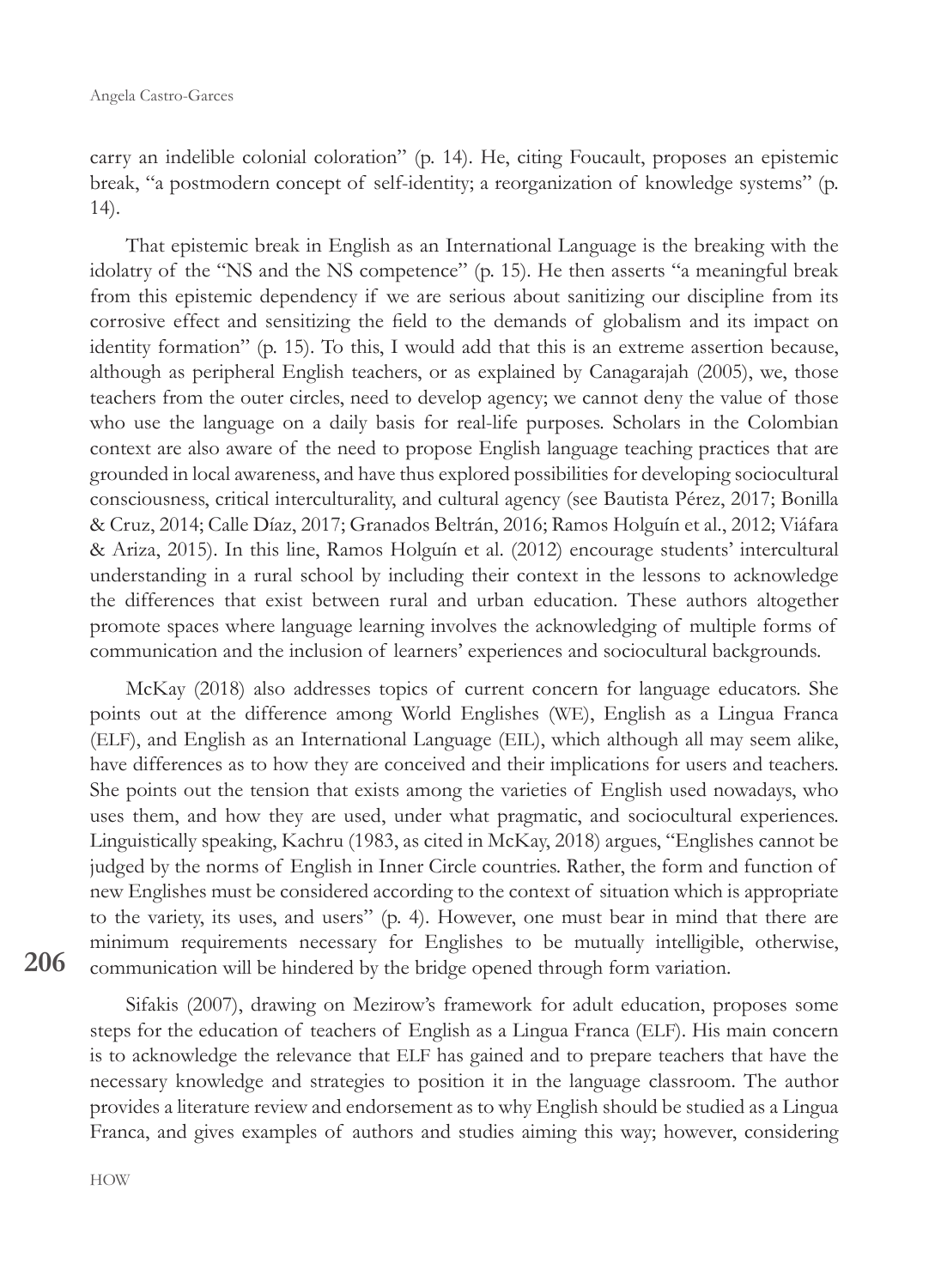**207**

the fact that the kind of interaction that is encouraged is only among NNSs, this is an unrealistic aim, in an urge to delete any trace of the NS who has been favored for decades. This proposal goes to the other end and falls into the same ideas of one position considered to be the best. What is more, Sifakis recognizes the pitfalls of the proposal in the discourse that NNSs will hold among themselves, which might be lexico-grammatical issues. In the following, practitioners voice their take on this issue:

| What are some sociocultural and global issues behind teaching English? |                                                                                                                                                                                                                                                                                                                                                                                                                                                                                                                                                                                                                                                                                                                                                                                                                                                          |  |
|------------------------------------------------------------------------|----------------------------------------------------------------------------------------------------------------------------------------------------------------------------------------------------------------------------------------------------------------------------------------------------------------------------------------------------------------------------------------------------------------------------------------------------------------------------------------------------------------------------------------------------------------------------------------------------------------------------------------------------------------------------------------------------------------------------------------------------------------------------------------------------------------------------------------------------------|--|
| Marcela                                                                | As we live in a globalized and technology-mediated world, there are many cultural<br>and global aspects behind. For example, the ways of behaving in certain situations,<br>the expressions and mode of speaking in different contexts (register). As for<br>gastronomy, depending where you are, there is a whole protocol that must be<br>followed. Despite globalization, countries continue to maintain their culture and<br>idiosyncrasies. The use of social networks makes certain type of behavior typical:<br>Phrases that are only used when communicating online: use of abbreviations,<br>foreign words, symbols, in short, a whole new communication system.                                                                                                                                                                                |  |
| Carmen                                                                 | Based on my experience as an English teacher, sociocultural and global issues are<br>related to the social representations of what being a teacher means and implies.<br>In a country like Colombia, for instance, since English is a foreign language, in<br>many cases, students don't find it necessary to learn this language so teachers may<br>feel frustrated. All the policies established by the Ministry of Education, which<br>are underpinned by standards taken from the Common European Framework<br>of Reference for Languages, seem to not apply to our real contexts and both<br>teachers and learners remotely visualize their expectations. However, despite being<br>a challenge, teaching English can help broaden our horizon and our vision of the<br>world considering all the contributions we can make for its transformation. |  |
| Paul                                                                   | There are issues going on in regards to decoloniality, native-speakerism, intercultural<br>competence, multiliteracies, and the like. Language teachers commonly have<br>opportunities to work abroad and gain experience, which help us understand<br>the importance of context in teaching. For example, I agree with the idea<br>that native speakers are not always the best but, in the US, I was a beneficiary<br>of my condition as a native speaker of Spanish to work in a college.<br>I have to position myself as a globally-minded teacher who knows about<br>the local and global matters and can link them in my classes.                                                                                                                                                                                                                  |  |
| Ariadna                                                                | It is important to recognize the attitudes, cross cultural differences,<br>cultural deprivation, identity, culture change, discrimination,<br>ethnic and many factors behind the language.                                                                                                                                                                                                                                                                                                                                                                                                                                                                                                                                                                                                                                                               |  |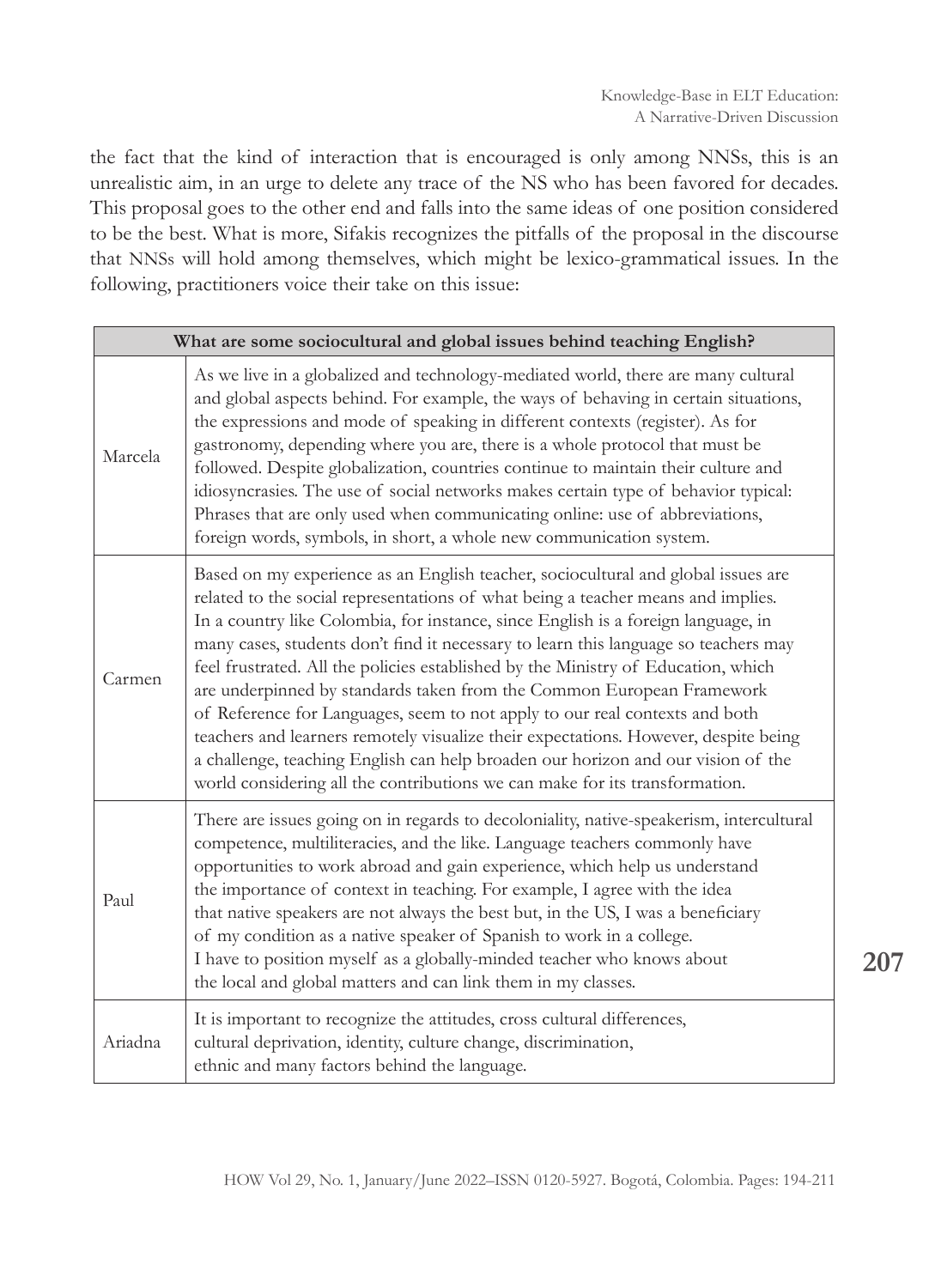| Elijah | Concerning socio cultural issues, I consider students' academic<br>background remarkably influences their performance in class. I think<br>this is one of the main issues I have had to face when teaching.<br>Another important issue, in my particular case, is the fact my students<br>are not interested in learning English meaningfully since they think<br>they have to learn it as a requirement to graduate from college. |
|--------|------------------------------------------------------------------------------------------------------------------------------------------------------------------------------------------------------------------------------------------------------------------------------------------------------------------------------------------------------------------------------------------------------------------------------------|
|--------|------------------------------------------------------------------------------------------------------------------------------------------------------------------------------------------------------------------------------------------------------------------------------------------------------------------------------------------------------------------------------------------------------------------------------------|

Marcela argues that teachers have to be aware of specific knowledge and attitudes we need to gain to be part of this globalized world; although social networks have standardized certain language and behavior, there are specific cultural practices that countries adhere to and which language learners need to know. Opening our horizon, transforming ourselves and the language we teach are part of the sociocultural and global issues that Carmen encounters as an English teacher. Aligned with these ideas, Paul mentions decoloniality as a relevant sociocultural and global issue that favors the development of a global mind that goes beyond native-speakerism. Elijah finds a barrier in the reasons her students have for learning, while Ariadna acknowledges the intercultural issues, we face and need to be prepared for while learning, teaching, and living the English language.

Accordingly, Kumaravadivelu (2018) maintains that inherent to globalization "people are simultaneously coming together and pulling apart… The interconnectedness between cultural globalization, identity formation, and English language education has started getting the attention it truly deserves from educators" (pp. 11-12). In fact, English language teachers are now more aware of their social responsibility to nurture sociocultural practices that are inclusive of globalism and that start with the acknowledgement of local realities. In this regard, the Colombian context has witnessed the raising of teaching practices that explore local sociocultural realities (Cruz, 2018), are concerned with teachers' knowledge (Álvarez Valencia, 2009) and belief in the importance of telling our stories (Durán, Lastra, & Morales, 2013). These studies are inclusive of global sociocultural knowledge to nurture more localized language teaching and learning.

#### **208** Conclusions

The discussion raised in this paper was triggered by the big responsibility that we face as teacher educators, and by the need to research and reflect on what is at stake in language teaching. Narratives unveil realities and discussions about real-life issues present in the language classroom and provide opportunities for making informed decisions about the essential elements for pre-service teachers to be educated with a global mind that starts with and goes back to local knowledge.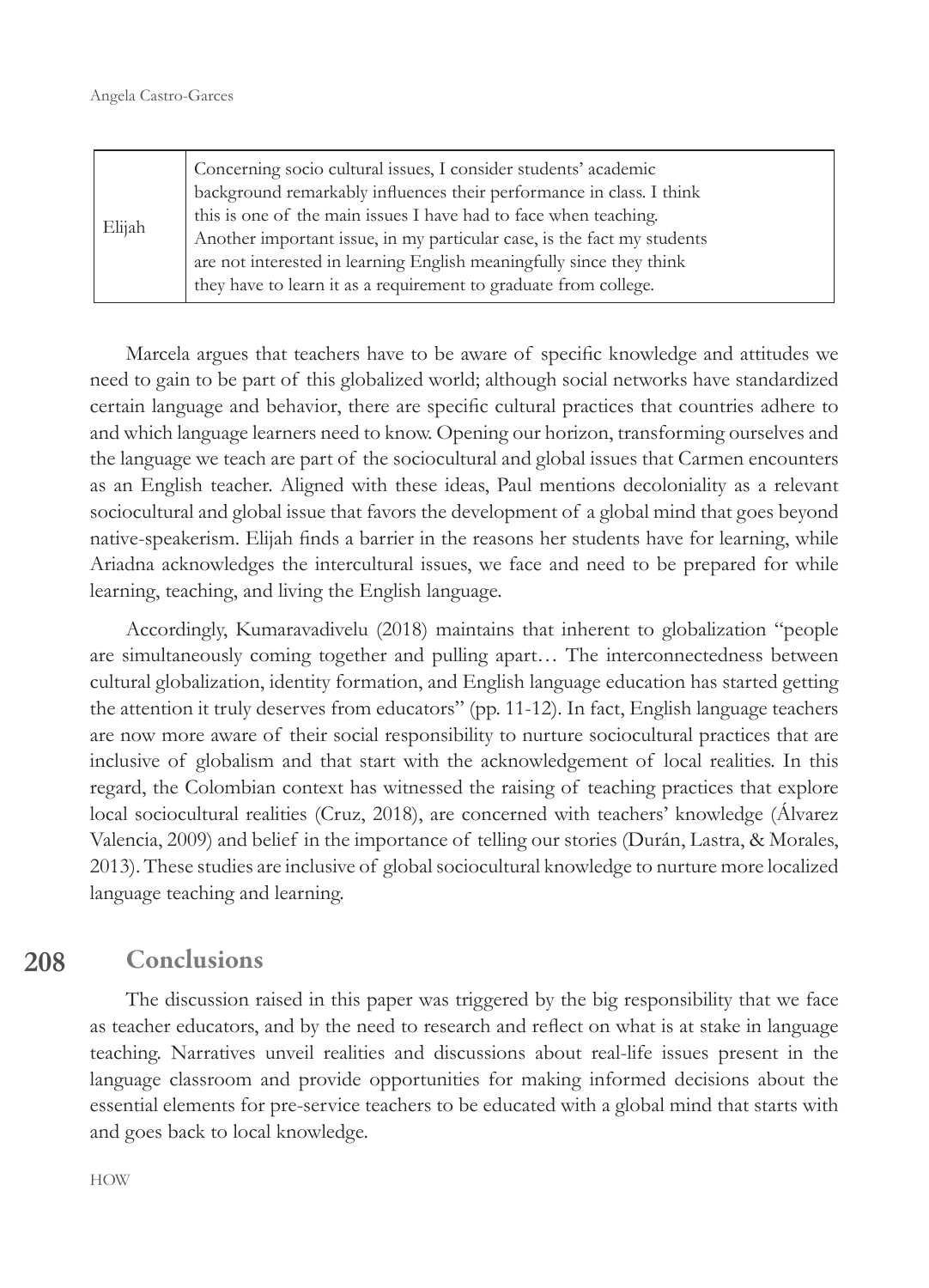**209**

As such, the topic under discussion included current terms that have shaped English language teaching and helped guide our classroom practices. It also revolved around four questions that provoked narratives from teacher educators, in which it was commonplace to read that we become English teachers during a teacher education program or before, through the many opportunities we have to teach and from people around us.

Additionally, a teaching identity is influenced by the plethora of opportunities we have for becoming the kind of teachers we are, which is marked by our teacher education and experience. Moreover, knowledge in our profession comes from books, teachers and ultimately, but most importantly, from classroom practice, where we learn about the many possibilities and the astonishing diversity that we are never taught. Along these lines, becoming aware that knowledge is beyond textbooks and university lectures, we start to open ourselves to a sociocultural language teaching that is global and local at the same time.

# References

- Adichie, C. N. (2009). *The danger of a single story.* Retrieved from https://www.ted.com/talks/chimamanda\_adichie\_the\_danger\_of\_a\_single\_story?language=en
- Álvarez Valencia, J.A. (2009). An exploration of Colombian EFL teachers' knowledge base through teachers' reflection. *Linguagem & Ensino, Pelotas, 12*(1), 73-108.
- Arboleda, A., & Castro, A. (2012). The accented EFL teacher: Classroom implications. *Profile: Issues in Teachers' Professional Development, 14*(2), 45-62.
- Bautista Pérez, N. (2017). Constructing sociocultural awareness from the EFL classroom. *Gist: Education and Learning Research Journal, 15,* 149-172.
- Bonilla, S., & Cruz, F. (2014). Critical socio-cultural elements of the intercultural endeavor of English teaching in Colombian rural areas. *Profile: Issues in Teachers' Professional Development, 16*(2), 117-133.
- Canagarajah, S. (Ed.). (2005). *Reclaiming the local in language policy and practice*. Lawrence Erlbaum.
- Calle Díaz, L. (2017). Citizenship education and the EFL standards: A critical reflection. *Profile: Issues in Teachers' Professional Development, 19*(1), 155-168.
- Cruz, F. (2018). The wisdom of teachers' personal theories: Creative ELT practices from Colombian rural schools. *Profile: Issues in Teachers' Professional Development, 20*(2), 65-78.
- Dewey, J. (1916). *Democracy and Education.* The Macmillan Company.
- De Mejía, A. (2006). Bilingual education in Colombia: Towards a recognition of languages, cultures and identities. *Colombian Applied Linguistics Journal, 8,* 152-168.
- Durán, N., Lastra, S., & Morales, A. (2013). Autobiographies: A way to explore student-teachers' beliefs in a teacher education program. *Profile: Issues in Teachers' Professional Development, 15*(2), 35- 47.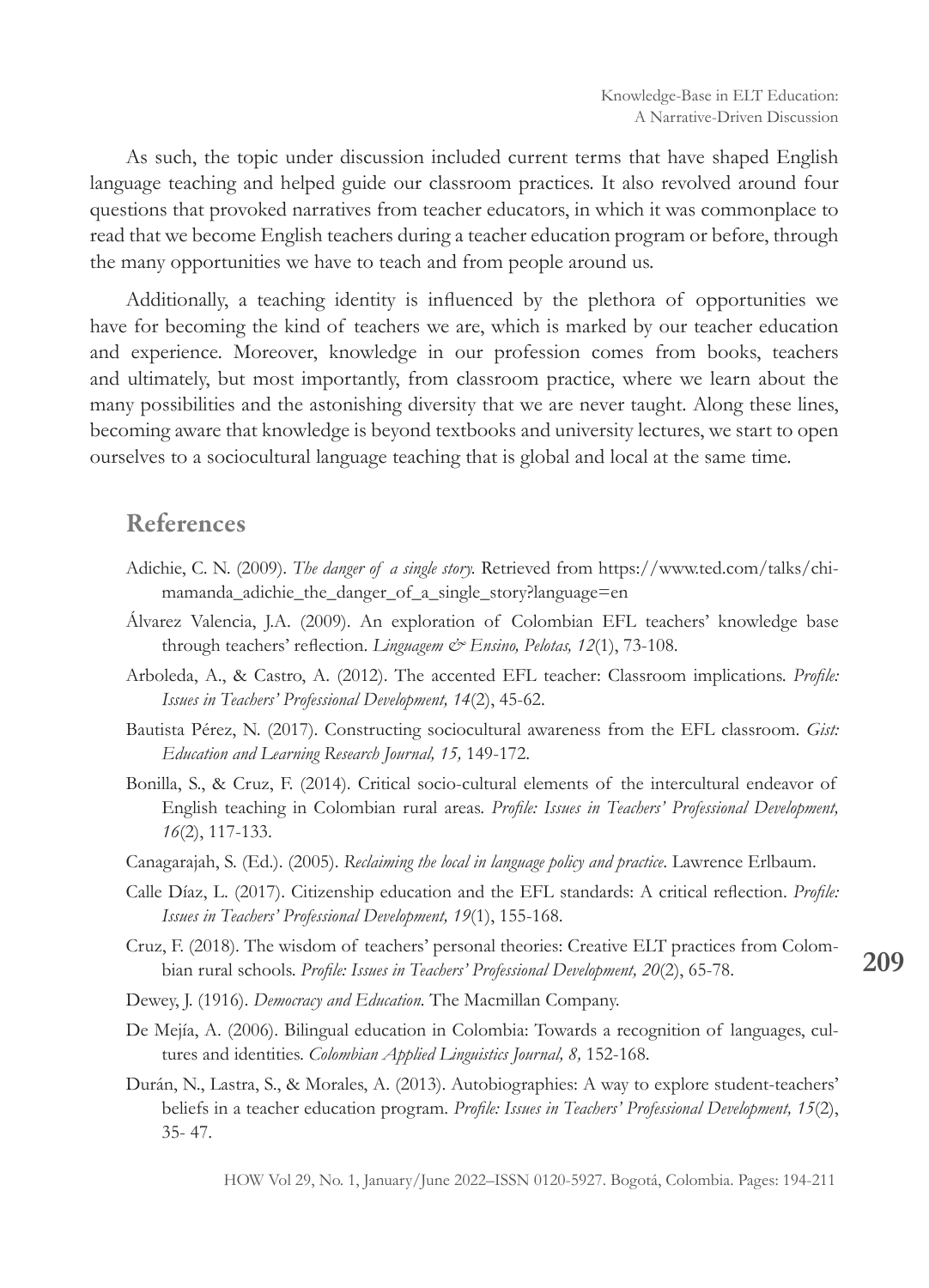- Durán, N., Lastra, S., & Morales, A. (2017). Beliefs of pre-service teachers about English language teaching: Course and practice. *Folios, 45*, 177-193.
- Espinosa-Vargas, A. (2019). Nativespeakerism in a Colombian bilingual context? *Quaestiones Disputatae-Temas en Debate, 12*(24), 97-111.
- Faez, F., & Valeo, A. (2012). TESOL teacher education: Novice teachers' perceptions of their preparedness and efficacy in the classroom. *TESOL Quarterly, 46*(3), 450-471.
- Fandiño, Y. (2013). Knowledge base and EFL teacher education programs: A Colombian perspective. *Ikala, 18*(1) 83-95.
- Farrell, T. (2015). Second language teacher education: A reality check. In T. Farrell (Ed.), *International perspectives of English language teacher education* (pp. 1-15). Palgrave Macmillan.
- Freeman, D. (2016). *Educating second language teachers. The same things done differently*. Oxford University Press.
- Freeman, D. (2018). Arguing for a knowledge-base in language teacher education, then (1998) and now (2018). *Language Teaching Research,* 1-12.
- Granados Beltrán, C. (2016). Critical interculturality. A path for pre-service ELT Teachers.

*Ikala, 21*(2), 171-187.

- Hammerness, K., Darling-Hammond, L., & Bransford, J. (2005). How teachers learn and develop. In L. Darling-Hammond & J. Bransford (Eds.), *Preparing teachers for a changing world* (359-389). Josey Bass.
- Kumaravadivelu, B. (2001). Towards a postmethods pedagogy. *TESOL Quarterly, 35*(4), 537-560.
- Kumaravadivelu, B. (2012). Individual identity, cultural globalization, and teaching English as an international language. In L. Alsagoff, S. L. McKay, G. Hu, & W. Renandya. *Principles and practices for teaching English as an international language* (pp. 9-24)*.* Routledge.
- Kumaravadivelu, B. (2016). The decolonial option in English teaching. Can the subaltern act? *TESOL Quarterly, 50*(1), 66-85.
- Kumaravadivelu, B. (2018). *Cultural globalization and language education*. Yale University Press.
- Kubanyiova, M. (2018). Language teacher education in the age of ambiguity: Educating responsive meaning makers in the world. *Language Teaching Research,* 1-11.
- Johnson, K., & Golombek, P. (2011). The transformative power of narrative in second language teacher education. *TESOL Quarterly, 45*(3), 486-509.
- Johnson, K., & Golombek, P. (2018). Informing and transforming language teacher education pedagogy. *Language Teaching Research*, 1-12.
	- McKay, S. L. (2018). English as an international language: What it is and what it means for pedagogy. *RELC Journal,* 1-15.
	- Nieto, S. (2003). *What keeps teachers going?* Teachers College.
	- Ramos Holguín, B., Aguirre Morales, J., & Hernández, C. (2012). A pedagogical experience to delve into students' sense of cultural belonging and intercultural understanding in a rural school. *HOW, 19(*2), 123-145.